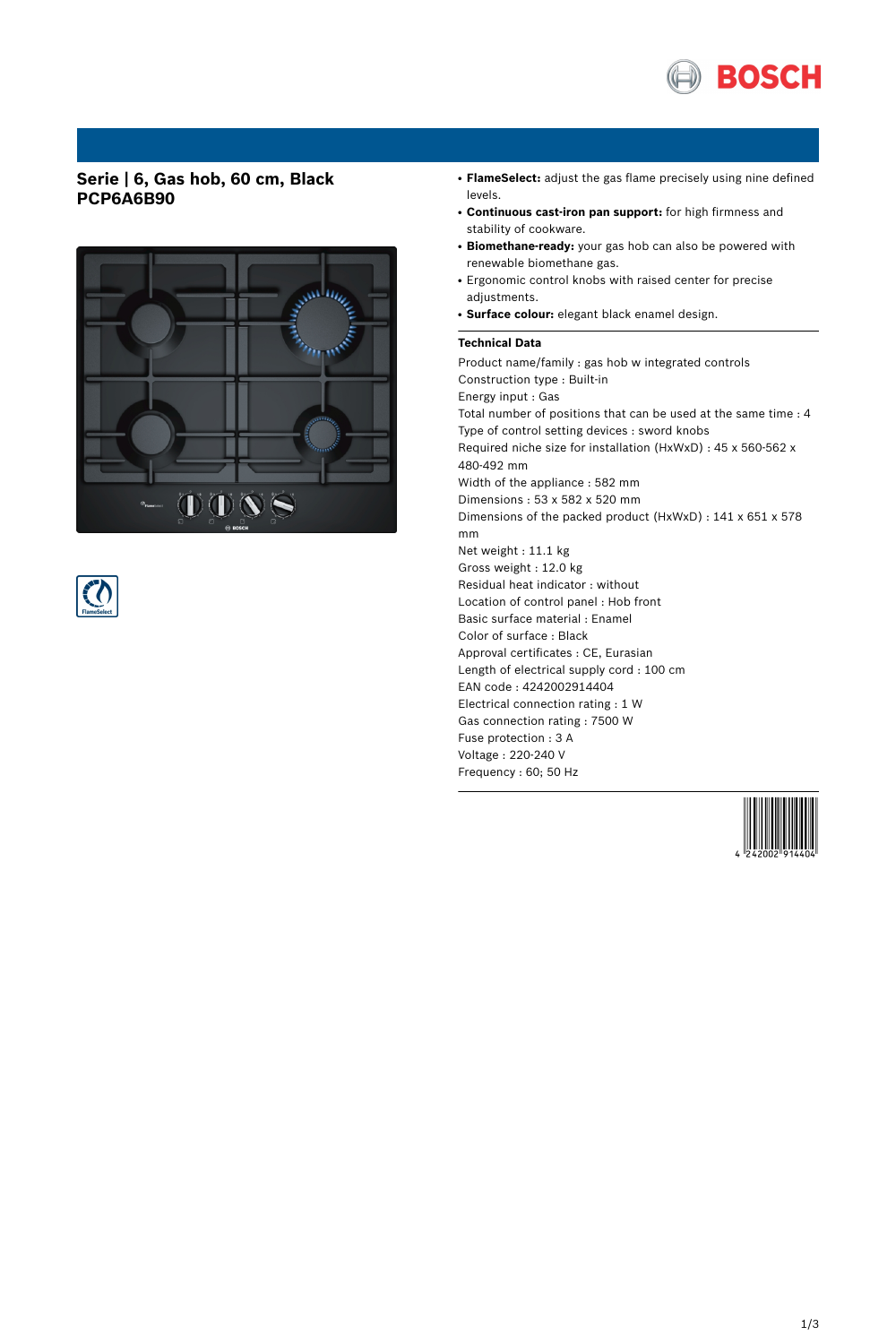

## **Serie | 6, Gas hob, 60 cm, Black PCP6A6B90**

#### **Design**

- Enamel surface, Black
- Cast iron pan supports

### **Usage convenience**

- FlameSelect: precisely control and adjust the flame in nine defined levels.
- Design co-ordinated control dials: easily access dials in front with strong grip for effortless turning.
- Ignition via control dials: just push and turn the dials to ignite the flame.

### **Burners and power**

- <sup>4</sup> gas burners:
- Left front: standard burner up to 1.75 KW (depending on gas type)
- Left rear: Standard burner up to 1.75 KW (depending on gas type)
- Right rear: high-speed burner up to <sup>3</sup> KW (depending on gas type)
- Right front: economy burner up to <sup>1</sup> KW (depending on gas type)

### **Safety**

- Flame failure safety device: prevents unwanted gas flow when flame goes out.

#### **Installation (gas types & measurements)**

- Usable for: Nat gas L/LL G25/20mbar(DE) NG H/E 20mbar, E+ 20/25mbar Natural gas H 25 mbar (HU) Natural gas L 25 mbar (NL) Liquid gas G30,31 28-30/37mbar Liquid gas G30 37 mbar (PL) Liquid gas 50 mbar
- Pre-set for natural gas
- Nozzle set for LPG jets included. Connection to 28-30/37 mbar bottled gas. Nozzles for all other gas types can be ordered via the customer service. For nozzle change, please contact the customer service.
- Dimensions of the product (HxWxD mm): <sup>53</sup> <sup>x</sup> <sup>582</sup> <sup>x</sup> <sup>520</sup>
- Required niche size for installation (HxWxD mm) : <sup>45</sup> <sup>x</sup> <sup>560</sup> <sup>x</sup> (480 - 492)
- Min. worktop thickness: <sup>30</sup> mm
- Power cord: <sup>1</sup> <sup>m</sup>
- Connected load: 7.5 KW